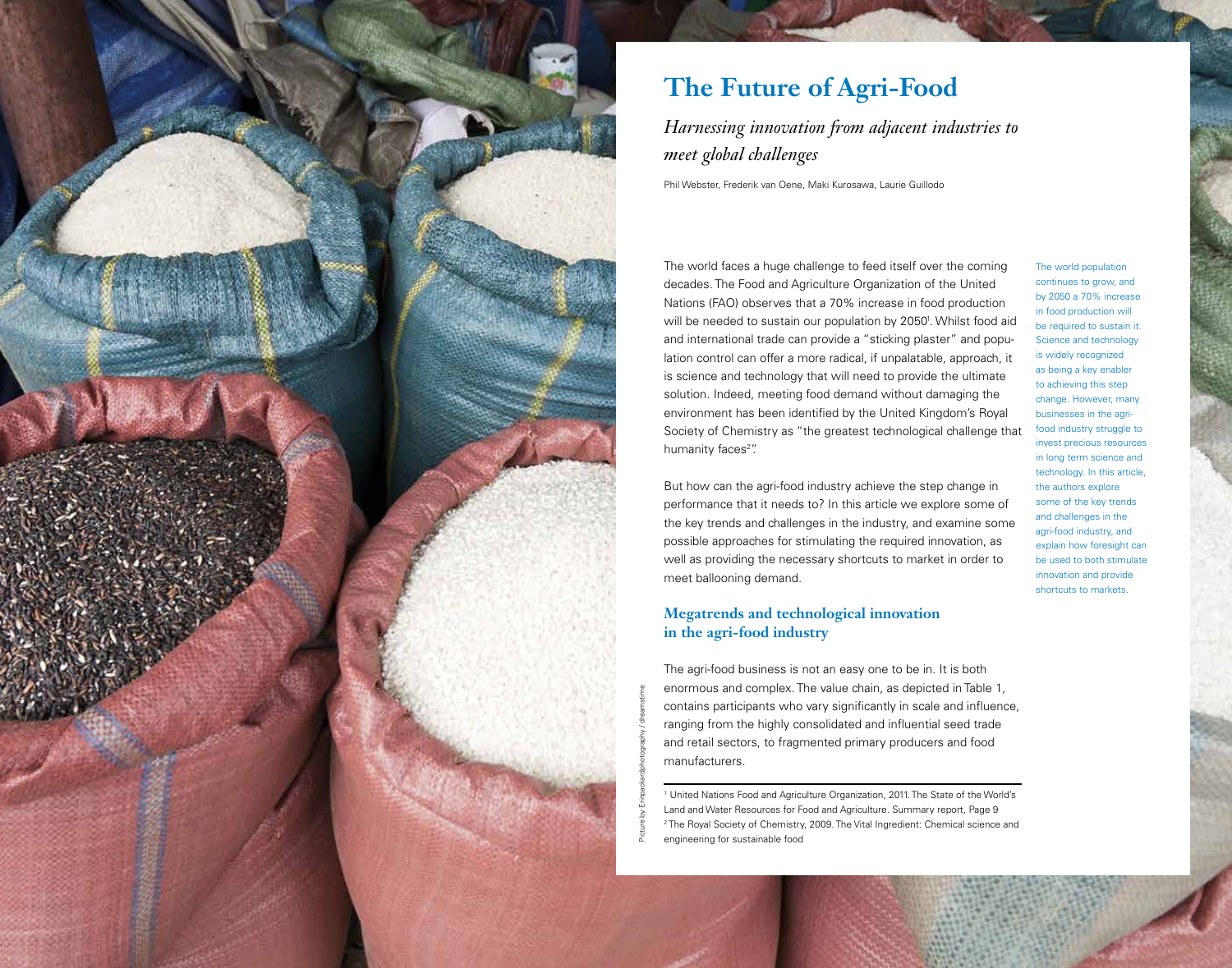

Table 1 **The structure of the agri-food industry** Source: Arthur D. Little analysis

The industry is influenced by a series of megatrends which are creating a long list of challenges, as shown in Table 2. In general these challenges are not easy to solve. They are both complex and highly interconnected, and there is little industry consensus on which is the most important<sup>3</sup>.

The consequence of these megatrends is that the agri-food industry is becoming ever more globalized, with complicated supply chains reaching around the world, seeking to satisfy demand from increasingly wealthy consumers for cheap, healthy and fresh food, year-round. Companies are trying to better connect up and down their own value chains to safeguard the security of their own supply, create resilience to commodity price fluctuations, deal with environmental change, improve the traceability of raw materials and better understand their customers.

Most significantly of all, many of these challenges are associated with dealing with shrinking margins across the industry – particularly for those in the primary production and food manufacturing domains. This is because they are strongly influenced by short-term demand from powerful retailers and the consumers that influence them.

<sup>3</sup> For example, in the United Kingdom, Government funding regimes have deliberately avoided trying to prescribe which challenges it funds through research, and have instead allowed industry to select the challenge which it views as being of greatest importance, by allowing them to form their own consortia and bid for funding for "agri-innovation centers" under Defra's "agri-tech" strategy

| <b>Mega trends</b><br>impacting the agri-food<br>industry                                                        | and creating new challenges                                                                                                                                                                                                                                                                                                                                                                                         |
|------------------------------------------------------------------------------------------------------------------|---------------------------------------------------------------------------------------------------------------------------------------------------------------------------------------------------------------------------------------------------------------------------------------------------------------------------------------------------------------------------------------------------------------------|
| <b>Demographic shift</b><br>Growing and aging population                                                         | . Overall increase in plant and animal productivity and farm output<br>• Improved access to markets in developing countries<br>• Education and agricultural extension activities in developing countries<br>• Products which enable healthy aging                                                                                                                                                                   |
| <b>Health &amp; wellness demand</b><br>Consumer demand for healthy and<br>fresh food, regulatory<br>requirements | • Products aimed at specific consumer groups<br>• Reduced salt, fat and sugar content in foods<br>• Introduction of healthy food components (e.g. fiber)                                                                                                                                                                                                                                                            |
| <b>Urbanization &amp; mobility</b><br>Decreasing land availability,<br>Changing eating habits                    | . Plant and animal production in urban or enclosed environments<br>. High quality convenience foods                                                                                                                                                                                                                                                                                                                 |
| <b>Climate change</b><br>Changing weather patterns and<br>diseases                                               | • Farming systems and practices requiring low agrochemical inputs<br>• Energy and process efficiency improvement in the food manufacturing<br>environment<br>• Reducing the impact of agriculture on ecosystems<br>• Creating resilience against extreme weather events<br>• Improving water use efficiency in food production<br>• Measures to improve soil health<br>• Reducing waste and reusing waste materials |
| <b>Shortage of resources</b><br><b>Regulatory restrictions</b>                                                   |                                                                                                                                                                                                                                                                                                                                                                                                                     |
| <b>Changing energy mix</b><br>Increasing utility costs and<br>shrinking margins                                  |                                                                                                                                                                                                                                                                                                                                                                                                                     |
| "New normal"<br>Demand for cheap food                                                                            | • Ensuring food authenticity and avoiding food adulteration<br>. Packaging to prolong food shelf life and reduce food spoilage<br>. Products which prolong shelf life whilst maintaining freshness and<br>minimizing the use of food additives<br>. Improvements to the cold chain to prolong shelf life and reduce energy<br>consumption<br>• Measures to reduce the consumption of meat                           |
| <b>Globalisation</b><br>Volatile food price and uncertain<br>margins                                             |                                                                                                                                                                                                                                                                                                                                                                                                                     |
| <b>Economic shifts</b><br>Increasing meat consumption,                                                           |                                                                                                                                                                                                                                                                                                                                                                                                                     |

#### Table 2 **Mega trends and examples of challenges in the agri-food industry**

Sources: Arthur D. Little analysis, with inputs from: Joint Commissioning Group, 2013. Feeding the Future: Innovation Requirements for Primary Food Production in the UK to 2030. Arthur D. Little, May 2013.Mapping current innovation and emerging R&D needs in the food and drink industry required for sustainable economic growth. Report to the United Kingdom Government's Department for Environment, Food and Rural Affairs

What many of these challenges have in common is that they can be solved through innovation. However, tighter margins leave little room for investment in the science and technology often needed to underpin this. Arthur D. Little's most recent Global Innovation Excellence Survey found that food and beverage companies only invest 1-2% of their turnover in research and development, compared to 5-6% on average across other industries<sup>4</sup>. Our work in

4 Arthur D. Little, 2012-13. Global Innovation Excellence Survey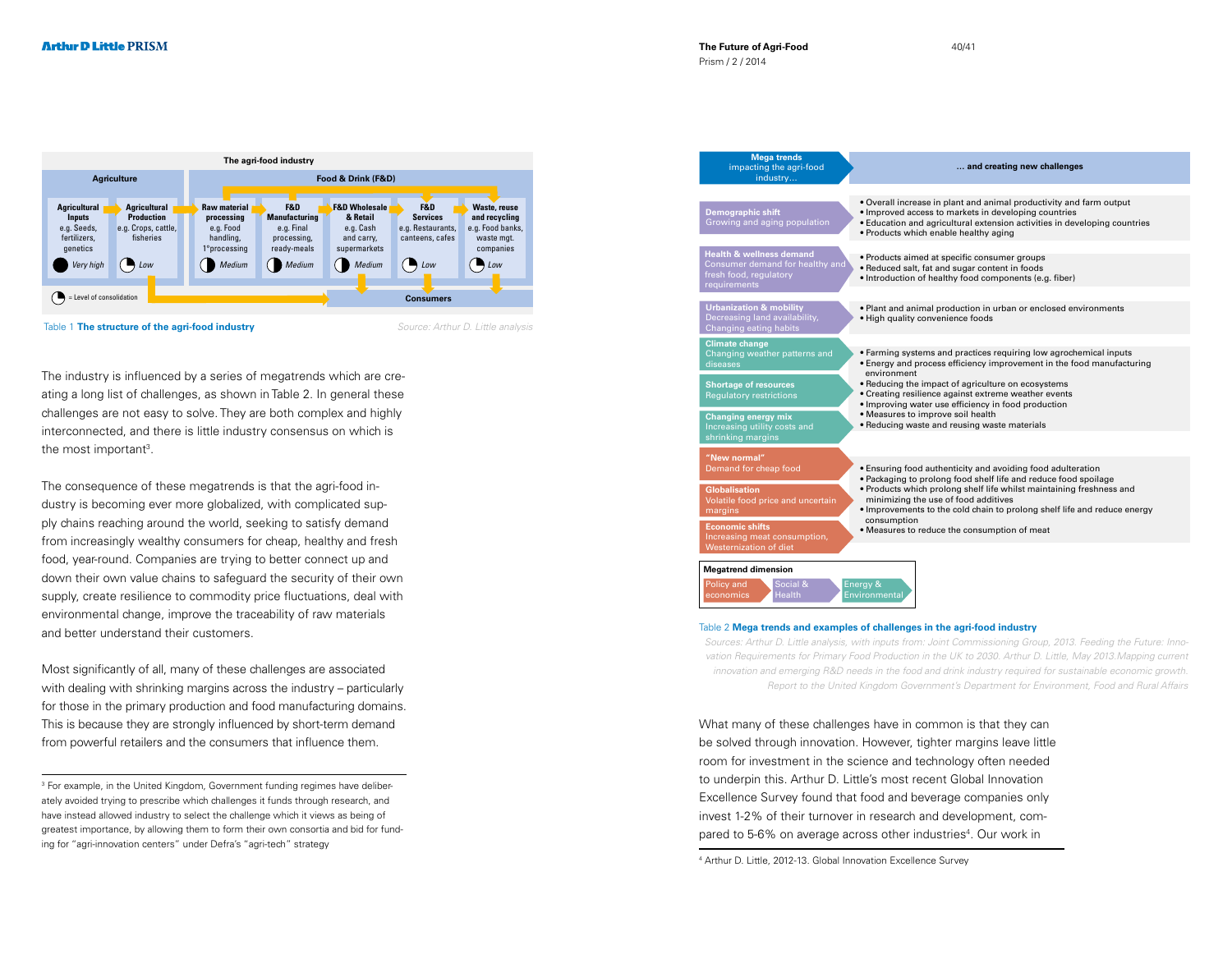setting innovation priorities in agri-food for the UK Government revealed that the biggest barrier to innovation in the industry is access to funding<sup>5</sup>. As a result, innovation activities are often confined to near-to-market opportunities such as making products more attractive to consumers (e.g. through nicer packaging) or finding ways to further reduce costs. With the exception of a handful of global fertilizer, agrochemical, genetics and food giants, few businesses are able to take a long range view.

So with such a daunting array of challenges, and an environment which has historically been unsupportive of the scale and extent of innovation required, what can be done?

There are two possible ways to solve these challenges: The classical way is to take basic or fundamental science done by universities and specialized institutes, and invest in progressively developing it into tailored commercialized solutions. However, this can take a long time, and is often very expensive. It is hard to envisage this type of approach alone being able to meet the world's needs, given the nature of the agri-food industry today.

A second, more promising way is to look outside the agri-food industry. This involves taking shortcuts by transferring technologies which have already matured in adjacent industries, and repurposing them to create novel solutions for agri-food. Below we look at the feasibility of this approach and examine how businesses can go about making it happen.

## **Exploiting new technologies from adjacent industries**

Fortunately the challenges faced by the agri-food industry are especially suitable for technology transfer from outside the sector. By way of illustration, some of the ideas which have emerged from adjacent industries and entered the agri-food sector are shown in Table 3.

Interactions between animal and plant production, and consumer diet and health, have been a rich source of ideas. This is because

5 Arthur D. Little, May 2013. Mapping current innovation and emerging R&D needs in the food and drink industry required for sustainable economic growth. Report to the United Kingdom Government's Department for Environment, Food and Rural Affairs



Source: Arthur D. Little analysis and project work. 1) UAV: Unmanned Aerial Vehicle. The Healthcare and Biotechnology sectors are closely related to diet and health, and are therefore shown as slightly overlapping in this diagram. Examples are non-exhaustive

businesses are increasingly seeking to better connect up and down their supply chains. For example, Royal DSM, a global science-based company active in health, nutrition and materials, has managed to translate its enzyme technology capabilities for animal feed products into new solutions for human health. Kagome Co Ltd., a Japanese producer and distributor of tomato-based foods and fruit juices, has developed tomato varieties which contain large amounts of lycopene, a compound which may, one day, be linked to lower cancer prevalence.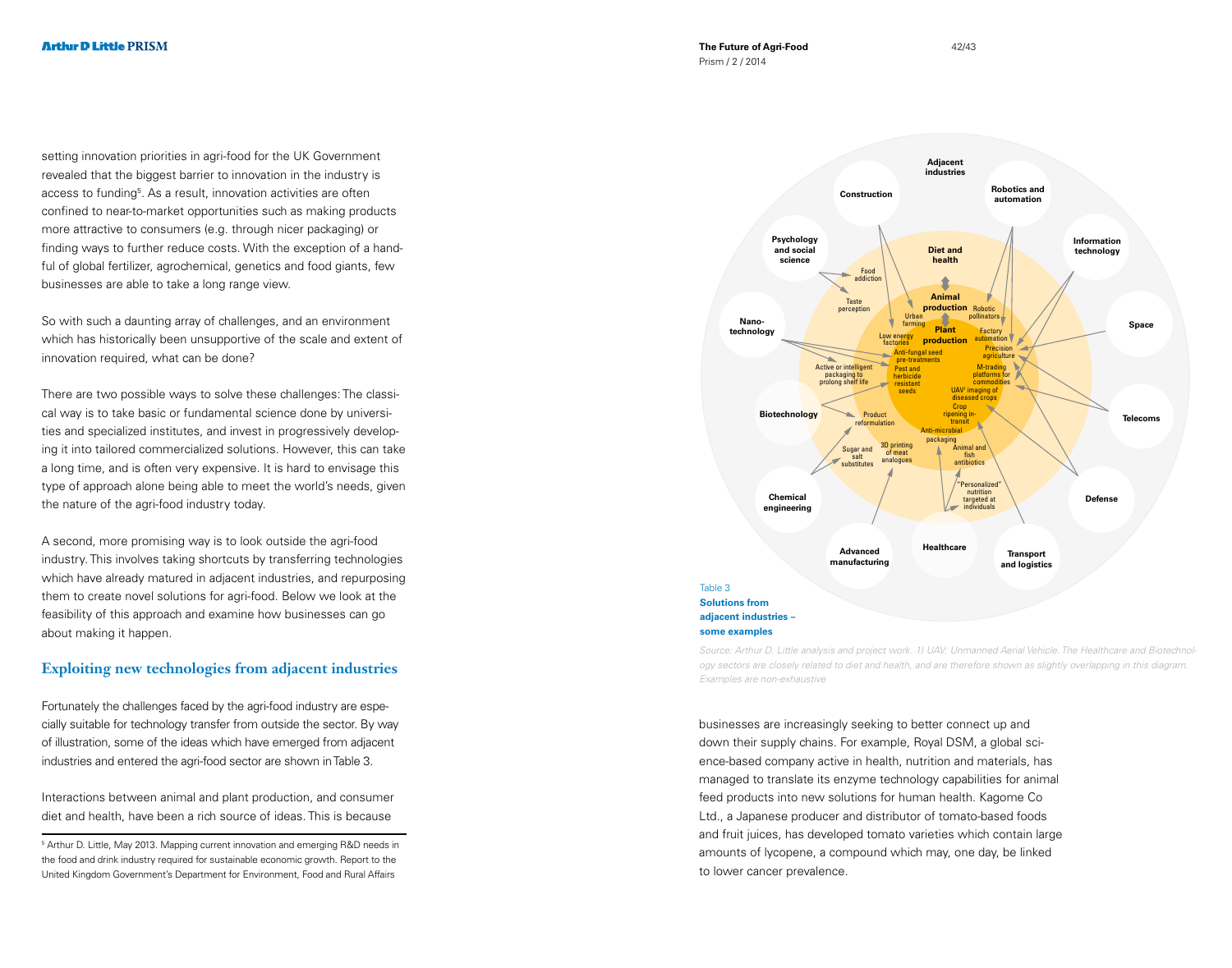

Some more radical success stories are also apparent. Unmanned aerial vehicles (often known as drones) which are generally associated with the defense industry have been redeployed for the surveillance and imaging of large apple orchards to look for diseased leaves on individual trees, dramatically improving productivity. The telecommunications industry has enabled the creation of mobile phone-based commodity trading platforms to connect isolated farmers in the African sub-continent to their markets. The Agra-Alliance Market Access Program, for example, reports that approaches such as warehouse receipt systems, commodity exchanges, and market information systems contribute to a 10-35% improvement in incomes for smallholder farmers by reducing post-harvest losses and transaction costs<sup>6</sup>.

Another excellent example is precision agriculture, described in Box 1, which illustrates how the space, satellite, defense and electronics industries have converged to help arable farmers use less agrochemicals whilst maintaining or increasing crop yields – and therefore improved their profits.

6 Agra-Alliance Market Access Program. Available at: http://agra-alliance.org/whatwe-do/market-access-program/#.VBChmSgoAW8; accessed September 2014

**The Future of Agri-Food** Prism / 2 / 2014

## **Box 1 Precision agriculture: The influence of the space industry on food production**

Precision agriculture involves observing, measuring and responding to inter and intra-field variability in fields of crops. It draws on technologies such as satellite imagery and remote sensors to track changes in environmental conditions such as soil moisture or nutrient levels. This allows farmers to decide exactly where agrochemicals need to be applied – almost to the level of an individual plant. This helps avoid wasting expensive agrochemicals on plants which do not need them, and also reduces the volume of these agrochemicals entering the environment by, for example, being washed off fields and into adjacent rivers during periods of heavy rain. This intelligence, together with the use of Global Positioning Systems (GPS) on farm machinery, can create semi-autonomous approaches for farming. For example, Blue River Technology Inc. uses image processing to establish the shape and density of lettuces to create automated lettuce thinning systems<sup>7</sup>.

7 CEMA (European Agriculture Machinery) - Precision farming: producing more with less. Available at: http://www.cema-agri.org/page/precision-farming-key-technologies-concepts, accessed September 2014. Blue River Technology - Current Solutions, Precision Lettuce Thinning. Available at: http://www. bluerivert.com/; accessed September 2014

All of the solutions described above involve applying technologies that already exist, or are starting to mature, in a new way to deal with complex challenges in the agri-food sector. In the example of precision agriculture, GPS technologies are now becoming commoditized, and in-soil sensor technology is starting to become so cheap that sensors can be ploughed into the soil, where they biodegrade naturally once their purpose is fulfilled. The design of energy efficient houses is now commonplace in many developed countries – but comparable approaches are practically non-existent when it comes to building food manufacturing factories which sometimes require vast spaces to be cooled whilst processing chilled foods.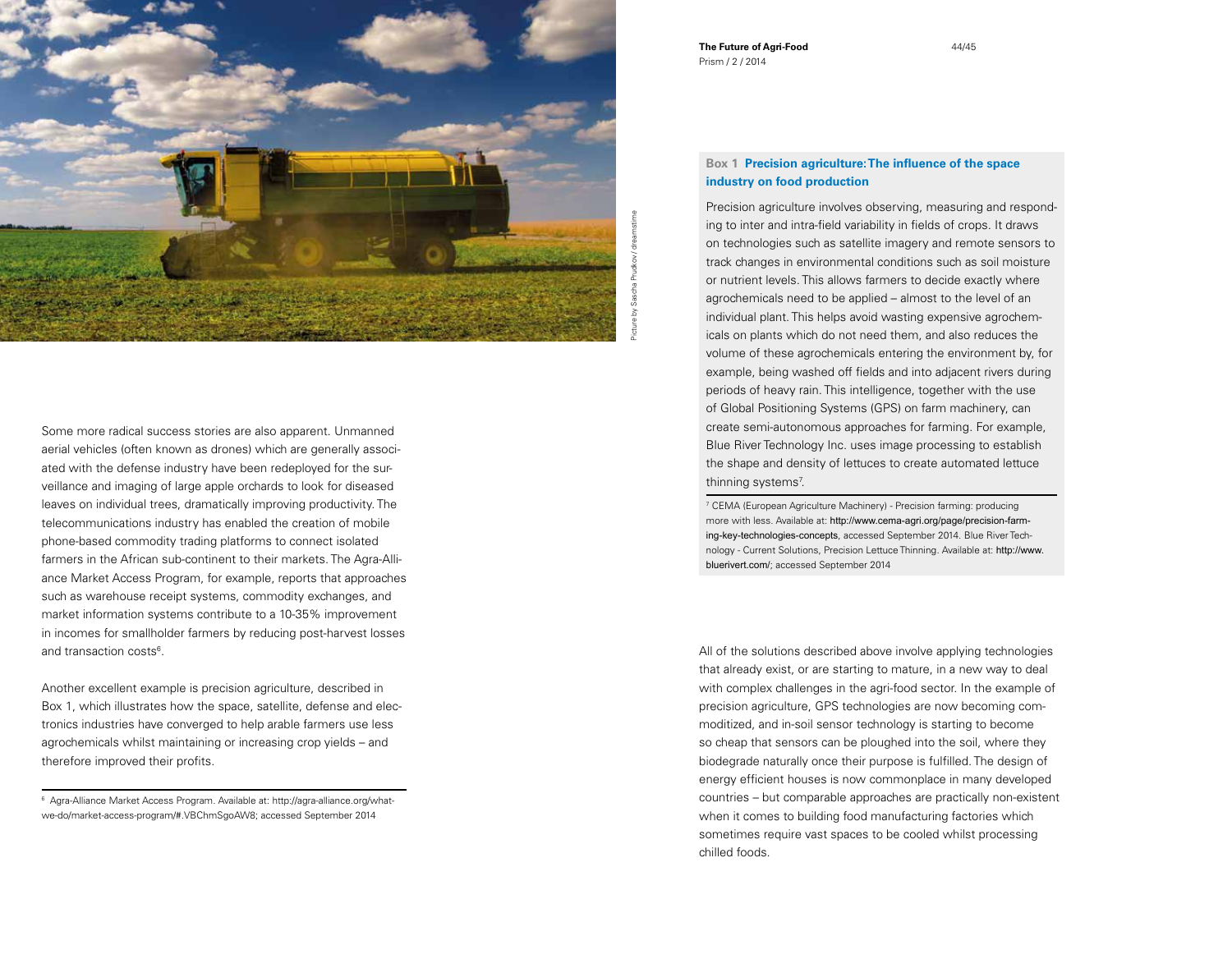Solving the difficult challenges described above can involve using a maturing technology from an adjacent industry to create a novel approach. However, businesses in the agri-food industry seldom have a sufficient long-range view over what challenges will be solvable by technology in the future, and – in particular – where developments in adjacent industries could provide answers.

For this reason we see foresighting as a key lever for the agri-food industry to unlock the potential of innovation from adjacent sectors. As well as understanding challenges and potential solutions, foresight of adjacent industries also helps to inform sound investment decisions into unfamiliar territory. All too often, businesses and investors are wooed with stories of technological advancement, only to find that a technology is not ready for large-scale deployment. For example, many businesses in the dietary supplements sector set out to use marine microalgae to produce very high value nutritional products, but found that the associated manufacturing technology is not yet mature enough to do this at scale. Likewise, those in an adjacent industry may be sitting on a mature or declining technology, and struggling to think of ways to capture value from it today.

Based on experience in the industry so far, we suggest a number of practical steps which both those in the agri-food industry and those in adjacent industries can use to inform their innovation management processes to meet the challenges of the future – and gain competitive advantage:

**Those in the agri-food sector** need to establish what their future needs might be, and then use them to stimulate the development of new ideas. They can achieve this in three steps:

**1. Agreeing on what challenges to address in the future.** This involves examining megatrends and then establishing, on the basis of these, which challenges are relevant to their business and need to be resolved by going forwards, and which can be solved by technology. "The Trends in Megatrends", an article in this edition of Prism, describes an approach for achieving this.

- **2. Conducting a "horizon scan" for technologies in adjacent industries.** This involves taking relevant challenges and seeking the opinion of an expert group of scientists drawn from adjacent industries to propose relevant technologies to address them over a medium to long range time horizon (e.g. 10-15 years). Successful horizon scanning requires considerable preparation, and may involve several workshops to agree on market drivers and competitive trends before relevant technologies can be identified. Key questions to ask during this horizon scan include:
	- When is the technology likely to mature?
	- Will there be an attractive market for it in the future?
	- To what extent is the technology tangible and proven in adjacent settings?
	- How much cost and effort would be required to adapt the technology?
	- What activities have competitors already undertaken? Where have others failed, and what can be done differently this time?
- **3. Communicating technology needs to innovators.** There is an opportunity to influence those in adjacent industries which could provide a solution, as well as stimulating ideas amongst the innovators, or "intrapreneurs" within agri-food businesses themselves. Broadcasting the results of foresighting work is not commonplace in the agri-food sector – though some, such as PepsiCo, conduct foresighting activities and publish their future needs within their annual report as part of a stance to "future proof" the business<sup>8</sup>. Other industries do this very systematically: Royal Dutch Shell Plc publishes its Future Scenarios on a regular basis; IBM Corporation produces an annual Global Technology Outlook, which is shared both internally and with key collaborators.

Some organizations have realized considerable success by anticipating future developments and responding accordingly. Trimble Precision, described in Box 2, has been progressively acquiring businesses from adjacent sectors to build up a new business line in precision agriculture.

<sup>8</sup> PepsiCo annual report, 2013. Introductory letter from Indra K. Nooyi, PepsiCo Chairman and Chief Executive Officer, March 2014, pp.5-8